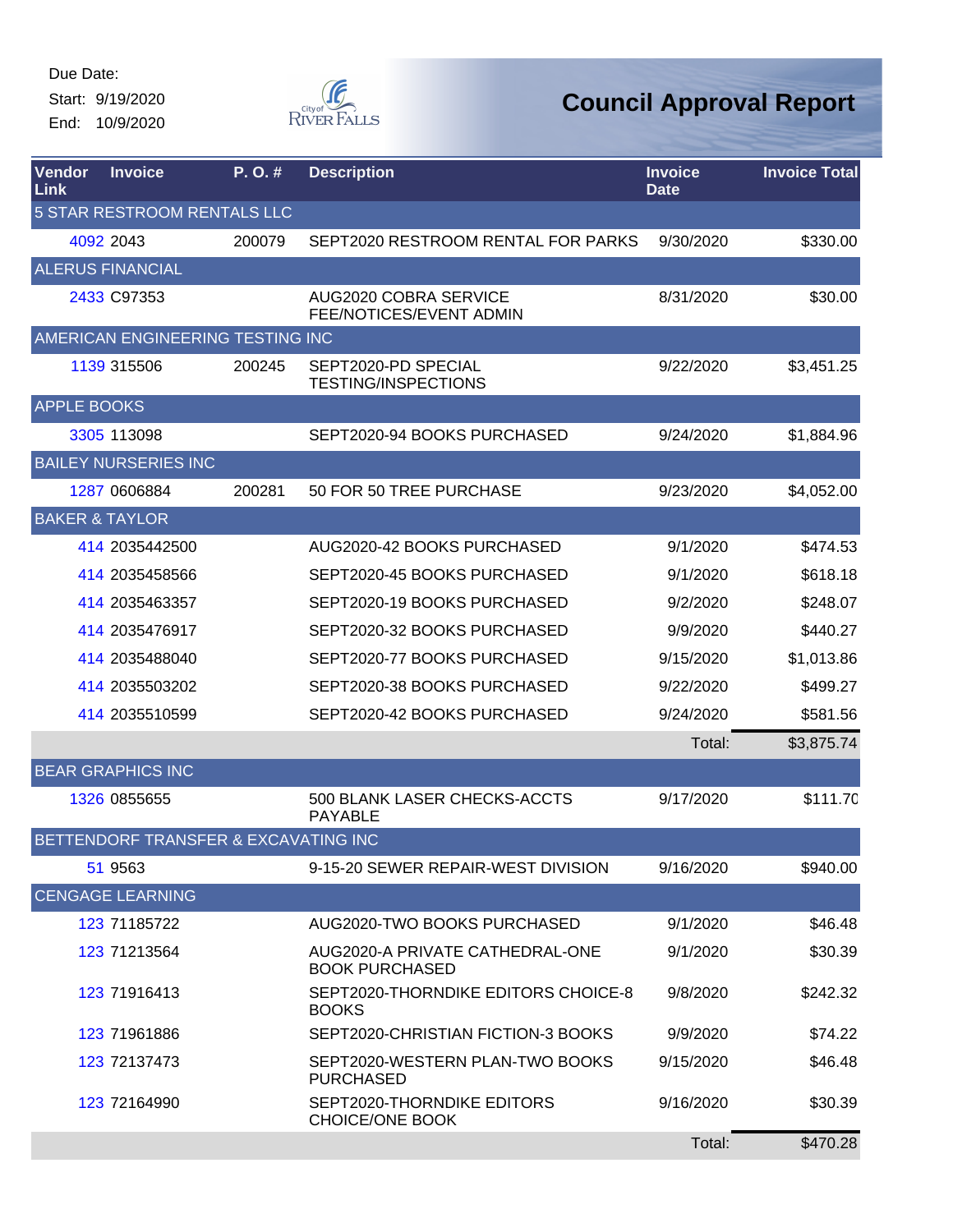Start: 9/19/2020 End: 10/9/2020



| Vendor<br>Link        | <b>Invoice</b>                         | P. O. # | <b>Description</b>                                          | <b>Invoice</b><br><b>Date</b> | <b>Invoice Total</b> |
|-----------------------|----------------------------------------|---------|-------------------------------------------------------------|-------------------------------|----------------------|
|                       | <b>CENTER POINT INC</b>                |         |                                                             |                               |                      |
|                       | 412 1788816                            |         | SEPT2020-SIX BOOKS PURCHASED                                | 9/1/2020                      | \$135.42             |
|                       | <b>CISCO SYSTEMS INC</b>               |         |                                                             |                               |                      |
|                       | 4486 5100346896                        |         | OCT2020-WEBEX/VIRTUAL MEETING<br><b>SOFTWARE</b>            | 10/1/2020                     | \$384.00             |
|                       | <b>COMPUTER INTEGRATION TECHNOLOGY</b> |         |                                                             |                               |                      |
|                       | 379 298034                             | 200008  | OCT2020-MANAGED BACKUP OF SERVERS                           | 10/1/2020                     | \$785.00             |
|                       | 379 298257                             | 200013  | OCT2020 AGREEMENT CO-MANAGED<br><b>SERVICES</b>             | 10/1/2020                     | \$3,466.25           |
|                       |                                        |         |                                                             | Total:                        | \$4,251.25           |
|                       | CORPORATE FLEET SERVICES, INC          |         |                                                             |                               |                      |
|                       | 2786 64596                             | 200015  | OCT2020-POLICE DEPT MONTHLY LEASES                          | 10/1/2020                     | \$1,007.20           |
|                       | <b>CREATIVE SIGN CO INC</b>            |         |                                                             |                               |                      |
|                       | 3766 32739-AUG2020 200237              |         | FINAL PYMT-MONUMENT SIGN FOR PD                             | 9/1/2020                      | \$925.00             |
|                       | DEARREADER.COM                         |         |                                                             |                               |                      |
|                       | 656 33797                              |         | <b>ONLINE BOOK CLUBS-STARTING 9-1-2020</b>                  | 9/1/2020                      | \$475.00             |
|                       | DELL CONSTRUCTION CO INC               |         |                                                             |                               |                      |
|                       | 4487 SEPT2020                          | 200200  | SEPT2020-RF POLICE DEPT REMODEL AND<br><b>ADDITION</b>      | 9/25/2020                     | \$341,085.95         |
|                       | DELTA DENTAL OF WISCONISN INC          |         |                                                             |                               |                      |
|                       | 2572 OCT 2020<br>1506870               |         | OCT 2020 VISION INSURANCE                                   | 10/1/2020                     | \$470.27             |
|                       | <b>2572 OCT RET</b><br>1506871         |         | OCT 2020 RETIREE VISION INSURANCE                           | 10/1/2020                     | \$6.21               |
|                       |                                        |         |                                                             | Total:                        | \$476.48             |
| <b>DEMCO INC</b>      |                                        |         |                                                             |                               |                      |
|                       | 577 6846143                            |         | SEPT2020-JACKET<br>COVERS/LABELS/MARKERS                    | 9/22/2020                     | \$292.24             |
| <b>DISTRICT 2 INC</b> |                                        |         |                                                             |                               |                      |
|                       | 1451 2950                              | 200174  | THREE ALUM LADDERS-FIRE DEPT<br><b>EQUIPMENT</b>            | 9/17/2020                     | \$937.00             |
|                       | 1451 2966                              |         | LADDER 1-BALL VALVE/SHOWER NOZZLE                           | 9/22/2020                     | \$440.54             |
|                       |                                        |         |                                                             | Total:                        | \$1,377.54           |
|                       | DOLLAR-GENERAL #6482                   |         |                                                             |                               |                      |
|                       | 921 4N8155JN2S                         |         | <b>RESTITUTION OWED TO</b><br>STORE/#4N8155JN2S             | 10/1/2020                     | \$7.86               |
| <b>EBSCO</b>          |                                        |         |                                                             |                               |                      |
|                       | 853 2100954                            |         | RATE ADJUSTMENT-BIG RIVER PERIODICAL<br><b>SUBSCRIPTION</b> | 9/1/2020                      | \$3.30               |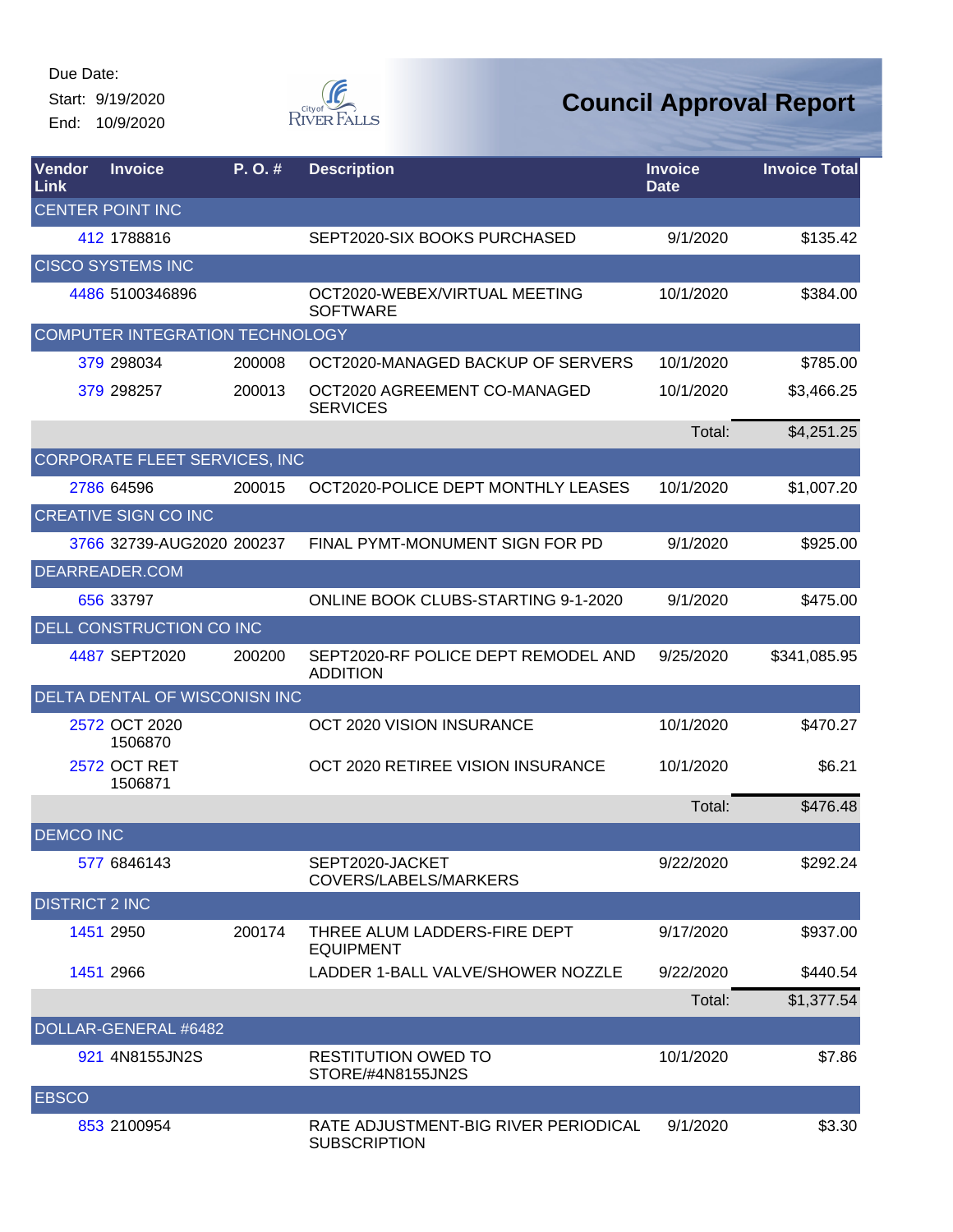Start: 9/19/2020 End: 10/9/2020



| Vendor<br>Link | <b>Invoice</b>                    | P.O.#  | <b>Description</b>                                               | <b>Invoice</b><br><b>Date</b> | <b>Invoice Total</b> |
|----------------|-----------------------------------|--------|------------------------------------------------------------------|-------------------------------|----------------------|
| <b>EFTPS</b>   |                                   |        |                                                                  |                               |                      |
|                | 7 62718                           |        | PPE 09/20/20                                                     | 9/25/2020                     | \$77,656.38          |
|                | 7 63200                           |        | PPE 10/04/20                                                     | 10/9/2020                     | \$73,892.86          |
|                |                                   |        |                                                                  | Total:                        | \$151,549.24         |
|                | ELECTION SYSTEMS & SOFTWARE, LLC  |        |                                                                  |                               |                      |
|                | 3075 1150087                      |        | EXPRESS VOTE MAINT FEE/FIRMWARE<br><b>LICENSE</b>                | 9/15/2020                     | \$162.50             |
|                | <b>EMERGENCY APPARATUS MAINT</b>  |        |                                                                  |                               |                      |
|                | 1165 112897                       |        | <b>ENGINE 4 - SERVICE &amp; TEST PUMP-TRANS</b><br><b>FLUID</b>  | 9/14/2020                     | \$479.24             |
|                | 1165 112896                       |        | <b>ENGINE 15 - SERVICE &amp; TEST PUMP-TRANS</b><br><b>FLUID</b> | 9/14/2020                     | \$444.14             |
|                | 1165 112898                       | 200299 | LADDER#1 TEST & SERVICE PUMP-FLUIDS                              | 9/14/2020                     | \$2,462.09           |
|                |                                   |        |                                                                  | Total:                        | \$3,385.47           |
|                | <b>ENTERPRISE FM TRUST</b>        |        |                                                                  |                               |                      |
|                | 456 FBN4055516                    | 200026 | OCT20 MOTOR POOL/BLDG INSP LEASES                                | 10/1/2020                     | \$1,896.78           |
|                | EO JOHNSON CO. INC                |        |                                                                  |                               |                      |
|                | 98 27787100                       |        | SEPT2020-LIBRARY RICOH COPIER BASE<br><b>PYMT</b>                | 9/10/2020                     | \$115.00             |
|                | 98 27891427                       |        | OCT2020-LIBRARY-RICOH MP COPIER BASE<br><b>PYMT</b>              | 10/1/2020                     | \$125.74             |
|                |                                   |        |                                                                  | Total:                        | \$240.74             |
|                | <b>EXPRESS PERSONNEL SERVICES</b> |        |                                                                  |                               |                      |
|                | 109 24344600                      |        | WKEND9/6-J.HAYES-35HRS-COMM INTERN                               | 9/8/2020                      | \$766.50             |
|                | 109 24378050                      | 200189 | WKEND9/13-WILLIAMS/YOUNG-64HRS-PARK<br><b>TEMPS</b>              | 9/15/2020                     | \$1,272.32           |
|                | 109 24378049                      |        | WKEND9/13-J.HAYES-35HRS-COMM INTERN                              | 9/15/2020                     | \$766.50             |
|                | 109 24405718                      |        | WKEND9/20-J.HAYES-29.5HRS-COMM<br><b>INTERN</b>                  | 9/22/2020                     | \$646.05             |
|                | 109 24435356                      | 200189 | WKEND 9/27-T.WILLIAMS-40HRS-TEMP<br><b>PARK MAINT</b>            | 9/29/2020                     | \$795.20             |
|                | 109 24435354                      |        | WKEND9/27-J.HAYES-26HRS-COMM INTERN                              | 9/29/2020                     | \$569.40             |
|                | 109 24463630                      | 200189 | WKEND10/4-T.WILLIAMS-40HRS-TEMP PARK<br><b>MAINT</b>             | 10/6/2020                     | \$795.20             |
|                | 109 24463628                      |        | WKEND10/4-J.HAYES-22HRS-COMM INTERN                              | 10/6/2020                     | \$481.80             |
|                |                                   |        |                                                                  | Total:                        | \$6,092.97           |
|                | <b>FALKOWSKI, DERRICK</b>         |        |                                                                  |                               |                      |
|                | 3911 SEPT2020                     |        | 13.5 HRS ELECTION OFFICE HELP                                    | 9/23/2020                     | \$202.50             |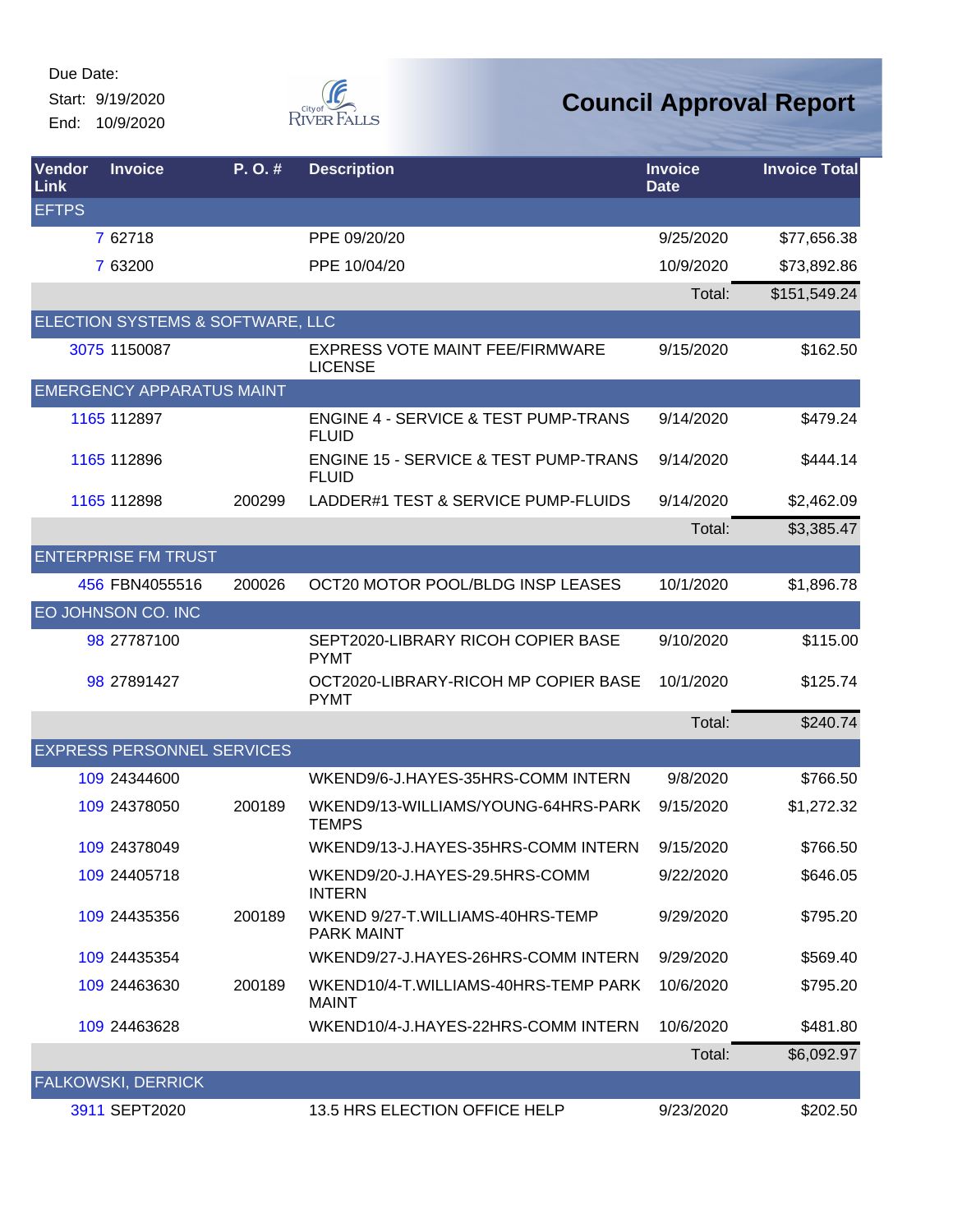Start: 9/19/2020 End: 10/9/2020



| Vendor<br>Link | <b>Invoice</b>                       | P. O. # | <b>Description</b>                                       | <b>Invoice</b><br><b>Date</b> | <b>Invoice Total</b> |
|----------------|--------------------------------------|---------|----------------------------------------------------------|-------------------------------|----------------------|
|                | <b>FBG SERVICE CORPORATION</b>       |         |                                                          |                               |                      |
|                | 364 881805                           | 200024  | AUG2020 CITY JANITORIAL SERVICES                         | 9/1/2020                      | \$4,866.00           |
|                | FIRST NATIONAL BANK - RF SECTION 125 |         |                                                          |                               |                      |
|                | 6 62717                              |         | PPE 09/20/20                                             | 9/25/2020                     | \$4,305.08           |
|                | 6 63199                              |         | PPE 10/04/20                                             | 10/9/2020                     | \$4,305.08           |
|                |                                      |         |                                                          | Total:                        | \$8,610.16           |
|                | FORUM COMMUNICATION CO               |         |                                                          |                               |                      |
|                | 234 CL01765480                       |         | SEPT2020-COUNCIL PROCEEDINGS-<br><b>NEWSPAPER NOTICE</b> | 9/17/2020                     | \$688.76             |
|                | 234 CL01765501                       |         | SEPT2020-COUNCIL AGENDA-NEWSPAPER<br><b>NOTICE</b>       | 9/17/2020                     | \$56.61              |
|                | 234 CL01765549                       |         | SEPT2020-UTILITY ADVISORY BOARD<br><b>NOTICE</b>         | 9/17/2020                     | \$50.32              |
|                | 234 CL01765874                       |         | SEPT2020-PLAN COMMISSION AGENDA                          | 9/30/2020                     | \$53.47              |
|                | 234 CL01765550                       |         | SEPT2020-PUBLIC HEARING-ORD2020-09-<br><b>NOTICE</b>     | 9/30/2020                     | \$15.73              |
|                | 234 CL01764712                       |         | SEPT2020-PUBLIC HEARING-ORDINANCE-<br><b>NOTICE</b>      | 9/30/2020                     | \$67.56              |
|                | 234 CL01765907                       |         | SEPT2020-COMMON COUNCIL<br>PROCEEDINGS-NOTICE            | 9/30/2020                     | \$261.04             |
|                | 234 CL01765900                       |         | SEPT2020-RFP FOR AUDIT FIRM-<br><b>NEWSPAPER NOTICE</b>  | 9/30/2020                     | \$12.58              |
|                | 234 6591501                          |         | OCT2020-VOTING BY ABSENTEE BALLOT<br><b>NOTICE</b>       | 10/1/2020                     | \$72.43              |
|                |                                      |         |                                                          | Total:                        | \$1,278.50           |
|                | <b>GHD SERVICES INC</b>              |         |                                                          |                               |                      |
|                | 489 1079290                          | 200027  | SEPT2020 ABANDONED LANDFILL-PROF<br><b>FEES</b>          | 9/26/2020                     | \$7,328.97           |
|                | <b>HEALTH PARTNERS</b>               |         |                                                          |                               |                      |
|                | 356 OCT 2020<br>99889311             |         | OCT 2020 HEALTH DENTAL INSURANCE                         | 10/1/2020                     | \$176,346.83         |
|                | HUEBSCH LAUNDRY COMPANY              |         |                                                          |                               |                      |
|                | 146 20030124                         | 200067  | 9/2/20 LIBRARY RUG SERVICE                               | 9/2/2020                      | \$70.37              |
|                | 146 20031325                         | 200067  | 9/9/20 POLICE DEPT RUG SERVICE                           | 9/9/2020                      | \$61.54              |
|                | 146 20031336                         | 200067  | 9/9/20 CITY HALL RUG SERVICE                             | 9/9/2020                      | \$57.17              |
|                | 146 20031332                         | 200067  | 9/9/20 PW BLDG RUG SERVICE                               | 9/9/2020                      | \$43.06              |
|                | 146 20031338                         | 200067  | 9/9/20 WASTE WATER RUG SERVICE                           | 9/9/2020                      | \$49.51              |
|                | 146 10052383                         | 200042  | 9/16/20 ELECTRIC DEPT UNIFORMS                           | 9/16/2020                     | \$290.59             |
|                | 146 10052384                         | 200038  | 9/16/20 WATER DEPT UNIFORMS                              | 9/16/2020                     | \$40.54              |
|                | 146 10052385                         | 200043  | 9/16/20 PW UNIFORMS                                      | 9/16/2020                     | \$116.58             |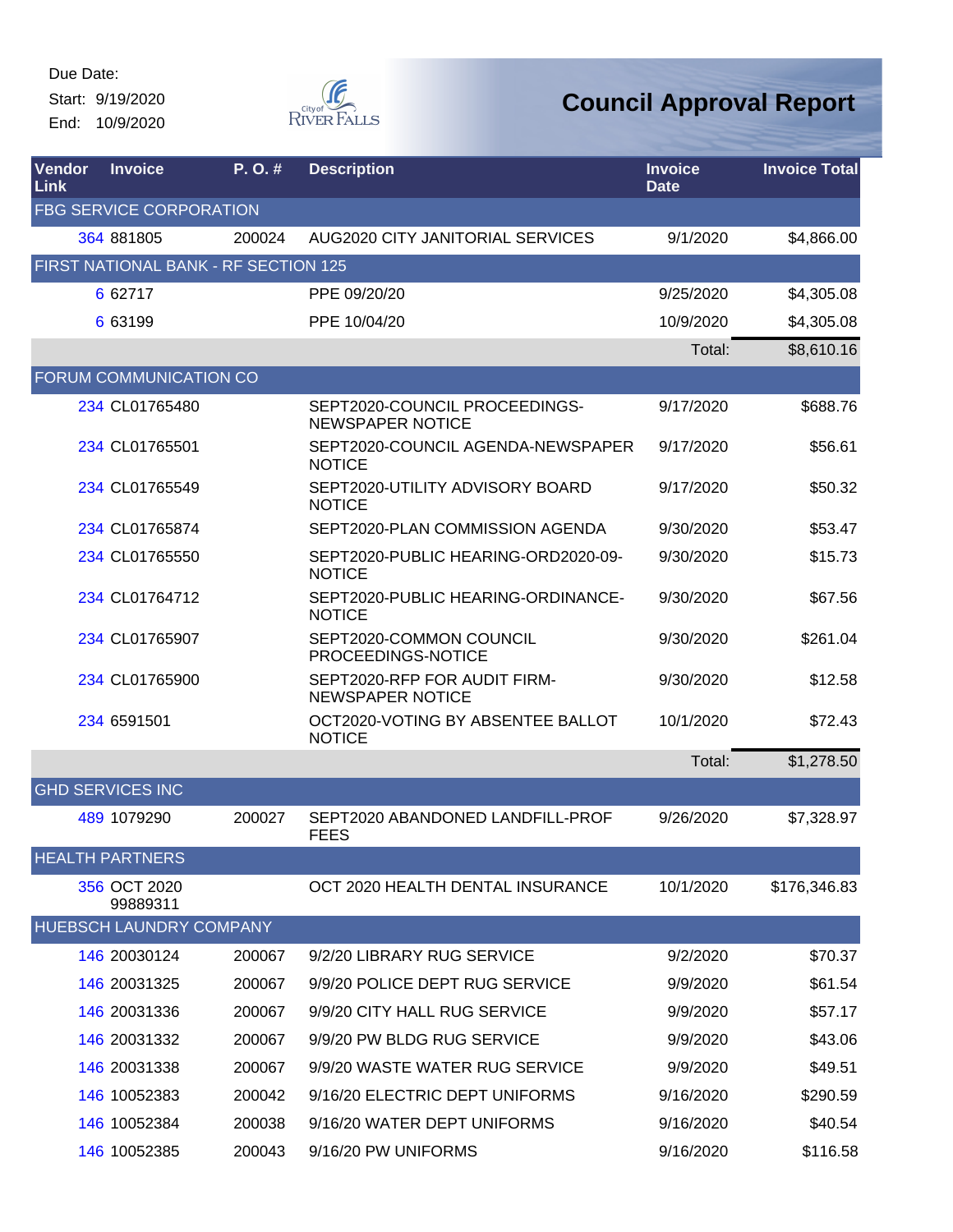Start: 9/19/2020 End: 10/9/2020



| Vendor<br>Link         | <b>Invoice</b>                         | P.O.#  | <b>Description</b>                                     | <b>Invoice</b><br><b>Date</b> | <b>Invoice Total</b> |
|------------------------|----------------------------------------|--------|--------------------------------------------------------|-------------------------------|----------------------|
|                        | 146 10052386                           | 200039 | 9/16/20 WASTEWATER DEPT UNIFORMS                       | 9/16/2020                     | \$46.31              |
|                        | 146 10054463                           | 200043 | 9/23/20 PW UNIFORMS                                    | 9/23/2020                     | \$116.58             |
|                        | 146 10054461                           | 200042 | 9/23 ELECTRIC DEPT UNIFORMS                            | 9/23/2020                     | \$290.59             |
|                        | 146 10054462                           | 200038 | 9/23/20 WATER DEPT UNIFORMS                            | 9/23/2020                     | \$40.54              |
|                        | 146 20033770                           | 200067 | 9/23/20 RF PUBLIC WORKS BLDG RUG<br><b>SERVICE</b>     | 9/23/2020                     | \$43.06              |
|                        | 146 20033776                           | 200067 | 9/23/20 CITY HALL RUG SERVICE                          | 9/23/2020                     | \$57.17              |
|                        | 146 10054464                           | 200039 | 9/23/20 WASTEWATER DEPT UNIFORMS                       | 9/23/2020                     | \$46.31              |
|                        | 146 10056496                           | 200039 | 9/30/20 WASTEWATER DEPT UNIFORMS                       | 9/30/2020                     | \$46.31              |
|                        | 146 10056493                           | 200042 | 9/30/20 ELECTRIC DEPT UNIFORMS                         | 9/30/2020                     | \$290.59             |
|                        | 146 10056494                           | 200038 | 9/30/20 WATER DEPT UNIFORMS                            | 9/30/2020                     | \$40.54              |
|                        | 146 10056495                           | 200043 | 9/30/20 PW UNIFORMS                                    | 9/30/2020                     | \$110.72             |
|                        | 146 20035048                           | 200067 | 9/30/20 LIBRARY RUG SERVICE                            | 9/30/2020                     | \$70.37              |
|                        |                                        |        |                                                        | Total:                        | \$1,928.45           |
|                        | <b>HUNT ELECTRIC CORPORATION</b>       |        |                                                        |                               |                      |
|                        | 4460 20080601                          |        | <b>FIRE HALL CARD READER INSTALL</b>                   | 9/14/2020                     | \$480.00             |
| <b>IMAGE TREND INC</b> |                                        |        |                                                        |                               |                      |
|                        | 457 124248                             |        | V2 CANCELLATION-DATA PDF EXPORT-ONE<br><b>TIME FEE</b> | 9/16/2020                     | \$800.00             |
|                        | INDIANHEAD FEDERATED LIBRARY SYSTEM    |        |                                                        |                               |                      |
|                        | 655 220263REISSU<br>E                  |        | SPINE LABELS-2' AND 4' RIBBONS-REISSUE                 | 10/1/2020                     | \$122.43             |
|                        | INDUSTRIAL HEALTH SERVICES NETWORK INC |        |                                                        |                               |                      |
|                        | 948 123018                             |        | SEPT2020-DOT<br>SCREENINGS/MRO/COLLECTIONS             | 9/30/2020                     | \$305.60             |
| <b>INFOSEND INC</b>    |                                        |        |                                                        |                               |                      |
|                        | 150 177736                             | 200053 | AUG2020 RFMU MONTHLY STMT SVCS                         | 9/1/2020                      | \$3,205.77           |
|                        |                                        |        | INTERNATIONAL CITY MGMT ASSOC RETIREMENT CORP          |                               |                      |
|                        | 1 62713                                |        | PPE 09/20/20                                           | 9/25/2020                     | \$21,352.35          |
|                        | 1 62714                                |        | PPE 09/20/20                                           | 9/25/2020                     | \$966.89             |
|                        | 1 63195                                |        | PPE 10/04/20                                           | 10/9/2020                     | \$18,335.54          |
|                        | 1 63196                                |        | PPE 10/04/20                                           | 10/9/2020                     | \$773.44             |
|                        |                                        |        |                                                        | Total:                        | \$41,428.22          |
| <b>J&amp;J GIS LLC</b> |                                        |        |                                                        |                               |                      |
|                        | 651 SEPT20                             | 200028 | SEPT2020-GIS SERVICES-73 HRS                           | 9/30/2020                     | \$3,285.00           |
|                        | JOHNSON BROTHERS PLUMBING INC          |        |                                                        |                               |                      |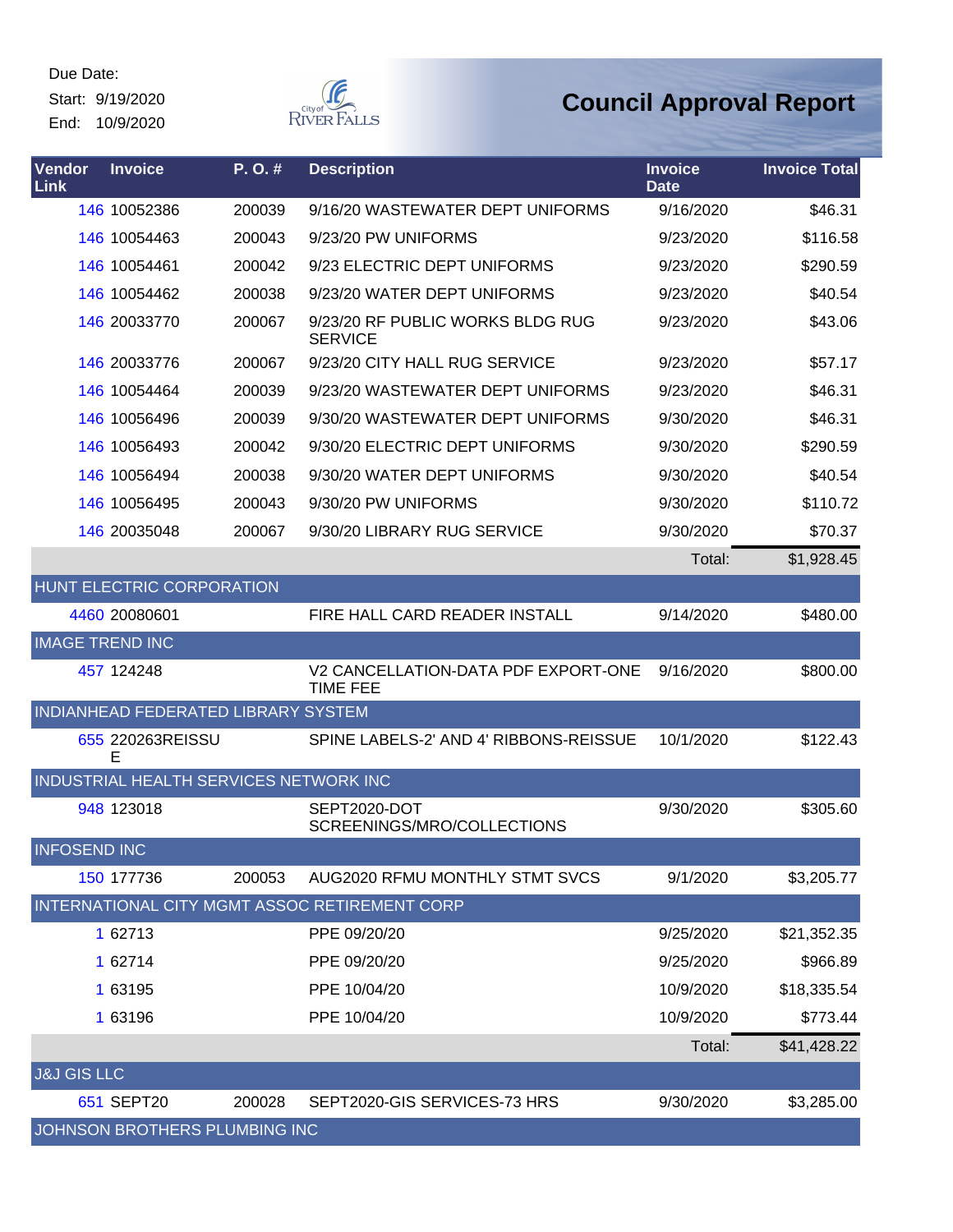Start: 9/19/2020 End: 10/9/2020



| <b>Vendor</b><br>Link  | <b>Invoice</b>                          | P. O. # | <b>Description</b>                                               | <b>Invoice</b><br><b>Date</b> | <b>Invoice Total</b> |
|------------------------|-----------------------------------------|---------|------------------------------------------------------------------|-------------------------------|----------------------|
| 4581 436               |                                         |         | <b>DRINKING FOUNTAIN-WHITETAIL RIDGE-</b><br><b>INSTALLATION</b> | 9/25/2020                     | \$505.00             |
| 4581 472               |                                         | 200291  | PLUMBING WORK IN AMBULANCE HOUSE                                 | 9/25/2020                     | \$967.77             |
|                        |                                         |         |                                                                  | Total:                        | \$1,472.77           |
| <b>KORENIC, EILEEN</b> |                                         |         |                                                                  |                               |                      |
|                        | 504 FEB2020                             |         | FEB2020-CLIMATE CHANGE SERIES<br><b>SPEAKER</b>                  | 9/1/2020                      | \$150.00             |
|                        | <b>KRAUSE POWER ENGINEERING LLC</b>     |         |                                                                  |                               |                      |
|                        | 171 RFL-092820B                         | 180428  | JULY2020-UWRF 2019 REFEED-<br><b>DRAWINGS/VISTA PRGM</b>         | 9/28/2020                     | \$525.00             |
|                        | 171 RFL-092820C                         | 190080  | JULY-SEPT2020 SOUTH FORK SUB<br><b>UPGRADES</b>                  | 9/28/2020                     | \$35,452.02          |
|                        |                                         |         |                                                                  | Total:                        | \$35,977.02          |
| <b>KWIK TRIP</b>       |                                         |         |                                                                  |                               |                      |
|                        | 172 AUG20 MOTOR<br><b>FUEL</b>          |         | AUG2020 MOTOR FUEL STMT                                          | 8/31/2020                     | \$7,807.62           |
|                        | <b>LAKES COFFEE LLC</b>                 |         |                                                                  |                               |                      |
|                        | 4064 13021                              |         | SEPT2020-LIBRARY COFFEE ORDER                                    | 9/8/2020                      | \$69.00              |
|                        | LEXISNEXIS RISK DATA MGMT INC           |         |                                                                  |                               |                      |
|                        | 3765 1703497-<br>20200930               |         | SEPT2020-ADVANCED PEOPLE SEARCH<br>FEE                           | 9/30/2020                     | \$51.50              |
|                        | LINCOLN NATIONAL LIFE INSURANCE COMPANY |         |                                                                  |                               |                      |
|                        | 3066 OCT 2020<br>4143934926             |         | OCT LINCOLN ADDITIONAL LIFE/AD&D                                 | 10/1/2020                     | \$275.76             |
|                        | 3066 OCT 2020<br>4143933425             |         | OCT 2020 LIFE/AD&D/LTD                                           | 10/1/2020                     | \$5,096.94           |
|                        |                                         |         |                                                                  | Total:                        | \$5,372.70           |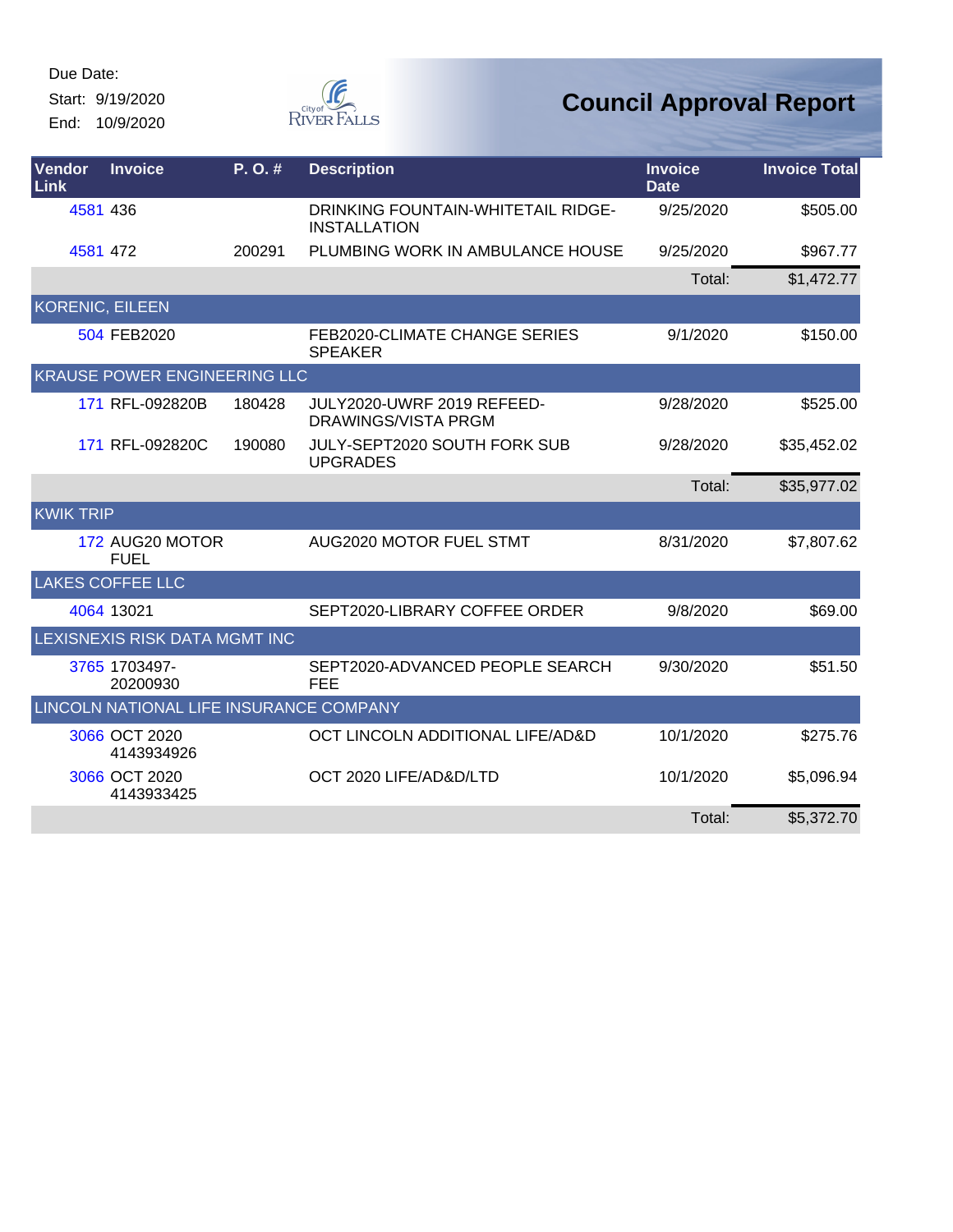Due Date: Start: 9/19/2020

End: 10/9/2020



| Vendor<br>Link      | <b>Invoice</b>               | P.O.#  | <b>Description</b>                                          | <b>Invoice</b><br><b>Date</b> | <b>Invoice Total</b> |
|---------------------|------------------------------|--------|-------------------------------------------------------------|-------------------------------|----------------------|
|                     | LINEHAN OUTDOOR SERVICES LLC |        |                                                             |                               |                      |
|                     | 1570 4032                    | 200147 | <b>JULY2020-STERLING PONDS RESIDENTIAL</b><br><b>MOWING</b> | 9/1/2020                      | \$1,880.00           |
|                     | 1570 4056                    | 200295 | <b>CONCRETE MUDJACKING - VARIOUS</b><br><b>LOCATIONS</b>    | 9/8/2020                      | \$1,875.00           |
|                     | 1570 4057                    | 200186 | LIBRARY/STREETS CONCRETE WORK                               | 9/8/2020                      | \$6,652.75           |
|                     | 1570 4065                    | 200147 | AUG2020-STERLING PONDS RESIDENTIAL<br><b>MOWING</b>         | 9/20/2020                     | \$1,880.00           |
|                     | 1570 4066                    | 200150 | AUG2020-STERLING PONDS CORPORATE<br><b>PARK MOWING</b>      | 9/20/2020                     | \$500.00             |
|                     | 1570 4067                    | 200151 | AUG2020-WHITETAIL CORPORATE PARK<br><b>MOWING</b>           | 9/20/2020                     | \$1,140.00           |
|                     | 1570 4034                    | 200151 | JULY2020-WHITETAIL CORPORATE PARK<br><b>MOWING</b>          | 9/30/2020                     | \$1,140.00           |
|                     | 1570 4033                    | 200150 | JULY2020-STERLING PONDS CORPORATE<br><b>PARK MOWING</b>     | 9/30/2020                     | \$500.00             |
|                     |                              |        |                                                             | Total:                        | \$15,567.75          |
|                     | <b>LOFFLER COMPANIES INC</b> |        |                                                             |                               |                      |
|                     | 182 27694764                 |        | SEPT2020-FIRE DEPT KONICA MINOLTA<br><b>COPIER</b>          | 9/1/2020                      | \$137.51             |
|                     | 182 27694765                 |        | SEPT2020-WASTEWATER KONICA MINOLTA<br><b>COPIER</b>         | 9/1/2020                      | \$107.45             |
|                     | 182 27694763                 |        | SEPT2020-COURT/CSR KONICA MINOLTA<br><b>COPIER</b>          | 9/1/2020                      | \$160.00             |
|                     | 182 27694763-1               |        | SEPT2020-ADMIN/MAILROOM KONICA<br><b>COPIERS</b>            | 9/1/2020                      | \$406.54             |
|                     | 182 422646455                |        | AUG/SEPT2020-PW KONICA COPIER<br><b>BASE/OVERAGES</b>       | 9/1/2020                      | \$197.01             |
|                     |                              |        |                                                             | Total:                        | \$1,008.51           |
|                     | <b>MATHY CONSTRUCTION CO</b> |        |                                                             |                               |                      |
|                     | 1184 5500053921              | 200256 | AUG2020 PAVEMENT PATCHING                                   | 8/27/2020                     | \$14,995.00          |
| <b>MIDWEST TAPE</b> |                              |        |                                                             |                               |                      |
|                     | 409 99302382                 |        | AUG2020-NO OFFENSE AUDIOBOOK                                | 9/1/2020                      | \$34.99              |
|                     | 409 99302383                 |        | AUG2020-CHAOS AUDIOBOOK                                     | 9/1/2020                      | \$34.99              |
|                     | 409 99328430                 |        | SEPT2020-TWO AUDIOBOOKS PURCHASED                           | 9/1/2020                      | \$79.98              |
|                     | 409 99363005                 |        | SEPT2020-TWO AUDIOBOOKS PURCHASED                           | 9/9/2020                      | \$74.98              |
|                     | 409 99363004                 |        | SEPT2020-FOUR AUDIOBOOKS<br><b>PURCHASED</b>                | 9/9/2020                      | \$149.96             |
|                     | 409 99386870                 |        | SEPT2020-THICK AS THIEVES AUDIOBOOK<br><b>PURCHASED</b>     | 9/15/2020                     | \$34.99              |
|                     | 409 99386871                 |        | SEPT2020-NEXT TO LAST STAND<br><b>AUDIOBOOK</b>             | 9/15/2020                     | \$24.99              |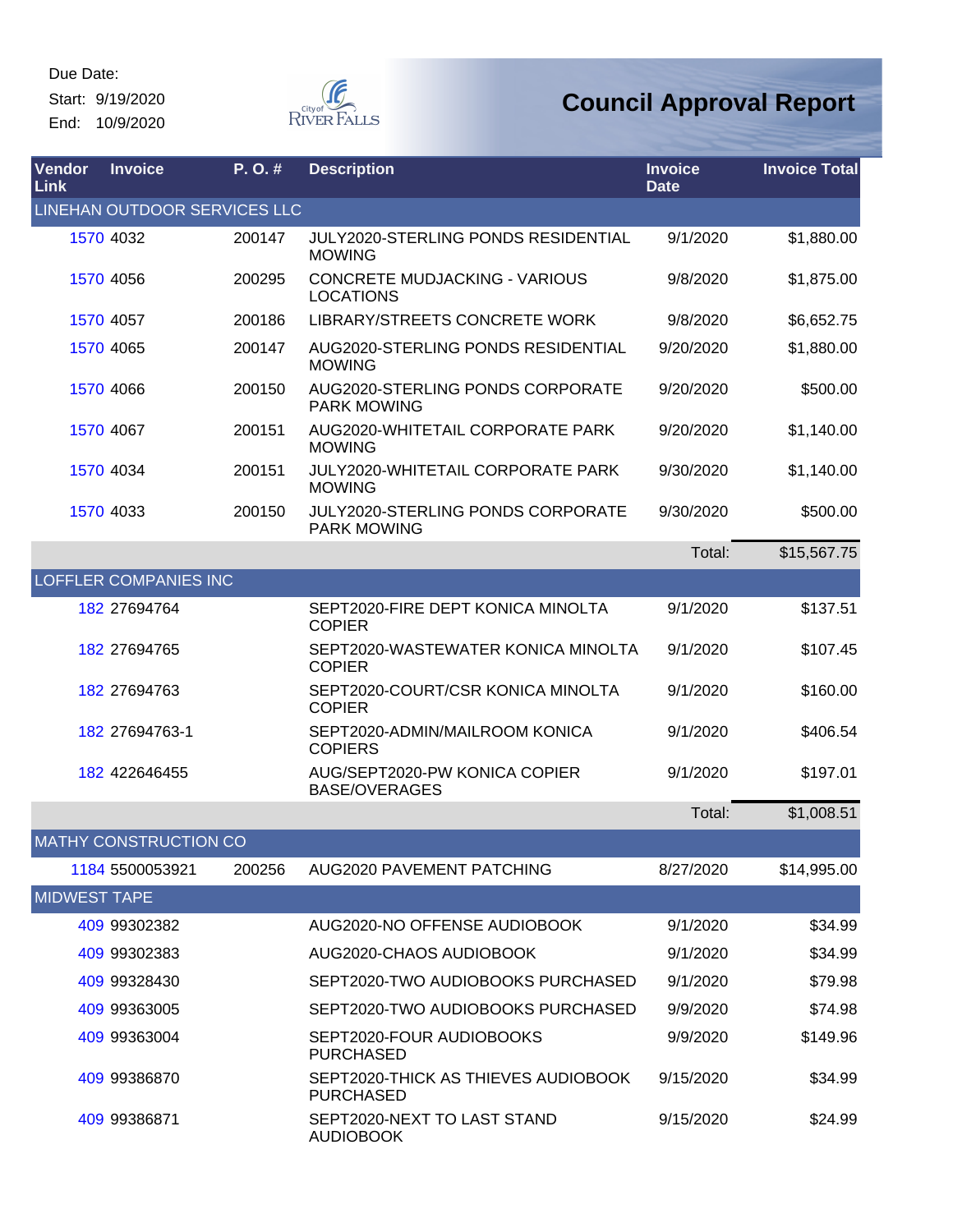Start: 9/19/2020 End: 10/9/2020



| <b>Vendor</b><br>Link  | <b>Invoice</b>                          | P.O.#  | <b>Description</b>                                 | <b>Invoice</b><br><b>Date</b> | <b>Invoice Total</b> |
|------------------------|-----------------------------------------|--------|----------------------------------------------------|-------------------------------|----------------------|
|                        | 409 99420220                            |        | SEPT2020-THE RETURN-AUDIOBOOK                      | 9/23/2020                     | \$39.99              |
|                        | 409 99416958                            |        | SEPT2020-TWO AUDIOBOOKS PURCHASED                  | 9/23/2020                     | \$74.98              |
|                        |                                         |        |                                                    | Total:                        | \$549.85             |
| <b>MITEL</b>           |                                         |        |                                                    |                               |                      |
|                        | 4458 34729290                           |        | OCT2020 PHONE SERVICE CHARGES                      | 9/15/2020                     | \$3,713.74           |
|                        |                                         |        | MUNICIPAL ELECTRIC UTILITIES OF WISCONSIN INC      |                               |                      |
|                        | 188 090320-02                           |        | 2020 MSDS ONLINE FEES                              | 9/3/2020                      | \$900.00             |
|                        | 188 091020-60                           | 200103 | MEUW 2020 ELECTRIC UTILITY<br>SAFETY/TRNG-PART 2   | 9/10/2020                     | \$2,926.00           |
|                        |                                         |        |                                                    | Total:                        | \$3,826.00           |
|                        | <b>MY RECEPTIONIST LLC</b>              |        |                                                    |                               |                      |
|                        | 4185 S02203-091620                      |        | OCT2020-RFMU AFTER HOURS SERVICE<br><b>FEES</b>    | 9/16/2020                     | \$260.91             |
|                        | <b>NORTHERN STATES POWER COMPANY WI</b> |        |                                                    |                               |                      |
|                        | 344 700971448                           |        | SEPT2020-PRESCOTT AMBULANCE POWER<br><b>BILL</b>   | 9/30/2020                     | \$227.72             |
|                        | OGDEN ENGINEERING COMPANY INC           |        |                                                    |                               |                      |
|                        | 203 20-3562                             | 200296 | DIRECTIONAL BORING/CABLE REPLACE-<br>965TH ST AREA | 9/26/2020                     | \$517.55             |
|                        | <b>ONE TIME PAY VENDOR</b>              |        |                                                    |                               |                      |
|                        | 9999 COLTONWATTE<br><b>RS</b>           |        | OVERPAYMENT-CITATION #BE929843-5                   | 9/18/2020                     | \$63.00              |
|                        | 9999 CAMPUSVIEW1                        |        | <b>RETURN OF FINANCIAL GUARANTEE</b>               | 10/1/2020                     | \$5,014.70           |
|                        |                                         |        |                                                    | Total:                        | \$5,077.70           |
| <b>OSOWSKI, PETER</b>  |                                         |        |                                                    |                               |                      |
|                        | 4362 103590                             |        | HYDRO-TESTING DOT STORAGE<br><b>CYLINDERS</b>      | 9/3/2020                      | \$52.00              |
|                        | PAYMENT SERVICE NETWORK INC             |        |                                                    |                               |                      |
|                        | 206 223531                              |        | SEPT2020-RFMU PAYMENT SERVICES                     | 9/30/2020                     | \$625.30             |
|                        | PAYPAL UPDATE/CHANGE VENDOR#/FID        |        |                                                    |                               |                      |
|                        | 639 100899419                           |        | SEPT2020 PAYPAL SERVICE FEES                       | 9/30/2020                     | \$30.00              |
| <b>PELION BENEFITS</b> |                                         |        |                                                    |                               |                      |
|                        | 5 62716                                 |        | PPE 09/20/20                                       | 9/25/2020                     | \$2,118.74           |
|                        | 5 63198                                 |        | PPE 10/04/20                                       | 10/9/2020                     | \$784.97             |
|                        |                                         |        |                                                    | Total:                        | \$2,903.71           |
|                        | PLOEGER, JEFFREY                        |        |                                                    |                               |                      |
|                        | 1075 2020SAFETYFO<br><b>OTWEAR</b>      |        | 2020 SAFETY FOOTWEAR<br><b>REIMBURSEMENT</b>       | 9/29/2020                     | \$150.00             |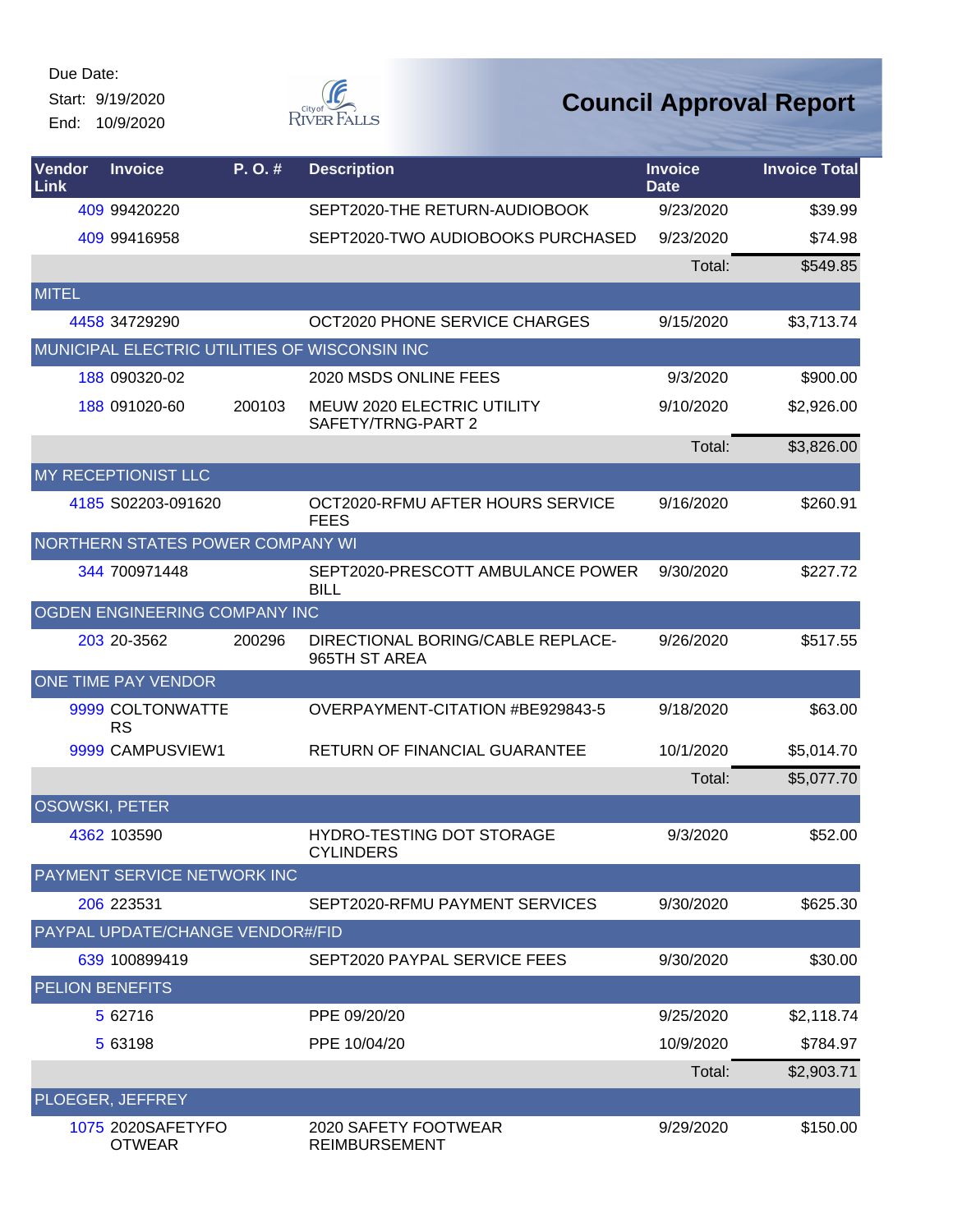Start: 9/19/2020 End: 10/9/2020



| Vendor<br>Link       | <b>Invoice</b>                         | P. O. # | <b>Description</b>                                   | <b>Invoice</b><br><b>Date</b> | <b>Invoice Total</b> |
|----------------------|----------------------------------------|---------|------------------------------------------------------|-------------------------------|----------------------|
|                      | POWER & TELEPHONE SUPPLY CO            |         |                                                      |                               |                      |
|                      | 3348 7034069-02                        | 200262  | FIBER MATERIAL-CITY PROJECTS                         | 9/21/2020                     | \$2,107.07           |
|                      | PRESCOTT WATER & SEWER UTILITY         |         |                                                      |                               |                      |
|                      | 1611 JULY-SEPT2020                     |         | JULY-SEPT2020 PRESCOTT AMB<br><b>WATER/SEWER</b>     | 9/29/2020                     | \$183.59             |
|                      | PUBLIC SERVICE COMMISSION OF WISCONSIN |         |                                                      |                               |                      |
|                      | 216 RA21-I-05110                       |         | 2019/2020 REMAINDER-2020/2021<br>ADVANCED ASSESSMENT | 10/1/2020                     | \$16,010.72          |
| <b>RAVERTY JASON</b> |                                        |         |                                                      |                               |                      |
|                      | 4463 2020SAFETYFO<br><b>OTWEAR</b>     |         | 2020 SAFETY FOOTWEAR<br><b>REIMBURSEMENT</b>         | 9/23/2020                     | \$142.43             |
|                      | <b>RFMU PAYMENTS OR REFUNDS</b>        |         |                                                      |                               |                      |
|                      | 990610 MARYSCHMITT                     |         | REFUND-RFMU OVERPYMT-ACCT#1557-21                    | 9/22/2020                     | \$70.73              |
|                      | 990610 MICHAELCART<br>ER               |         | REFUND-RFMU OVERPYMT ACCT#1667-12                    | 9/22/2020                     | \$64.30              |
|                      | 990610 MARKJOHNSO<br>N                 |         | REFUND-RFMU OVERPYMT ACCT#2349-10                    | 9/22/2020                     | \$238.60             |
|                      | 990610 L&PLARSENEN<br><b>TER</b>       |         | REFUND-RFMU OVERPYMT ACCT#2738-16                    | 9/22/2020                     | \$94.37              |
|                      | 990610 DEANMARYVA<br><b>NGALEN</b>     |         | REFUND-RFMU OVERPYMT ACCT#3299-01                    | 9/22/2020                     | \$169.13             |
|                      | 990610 STEVEARDITH<br><b>TONSAGER</b>  |         | REFUND-RFMU OVERPYMT ACCT#3542-03                    | 9/22/2020                     | \$133.20             |
|                      | 990610 ELIZABETHHEL<br><b>MER</b>      |         | REFUND-RFMU OVERPYMT ACCT#3881-24                    | 9/22/2020                     | \$185.20             |
|                      | 990610 FISCHERREAL<br><b>ESTATE</b>    |         | REFUND-RFMU OVERPYMT ACCT#3898-19                    | 9/22/2020                     | \$117.91             |
|                      | 990610 KALIOPIVANDE<br><b>RHYE</b>     |         | REFUND-RFMU OVERPYMT ACCT#3944-25                    | 9/22/2020                     | \$82.47              |
|                      | 990610 JOSHUAGABBE<br>RT               |         | REFUND-RFMU OVERPYMT ACCT#3969-09                    | 9/22/2020                     | \$58.36              |
|                      | 990610 JENNIFERLAW                     |         | REFUND-RFMU OVERPYMT ACCT#3988-23                    | 9/22/2020                     | \$61.40              |
|                      | 990610 PINNACLE                        |         | REFUND-RFMU OVERPYMT ACCT#4037-14                    | 9/22/2020                     | \$66.99              |
|                      | 990610 JESSIERAYNE                     |         | REFUND-RFMU OVERPYMT ACCT#4487-01                    | 9/22/2020                     | \$35.50              |
|                      | 990610 AIYOSHIZUMI                     |         | REFUND-RFMU OVERPYMT ACCT#4517-20                    | 9/22/2020                     | \$17.95              |
|                      | 990610 JOELFRAZEE                      |         | REFUND-RFMU OVERPYMT ACCT#4547-17                    | 9/22/2020                     | \$14.74              |
|                      | 990610 MICHAELASTU<br>MBO              |         | REFUND-RFMU OVERPYMT ACCT#4549-19                    | 9/22/2020                     | \$31.16              |
|                      | 990610 EMILYBUBLA                      |         | REFUND-RFMU OVERPYMT ACCT#4557-16                    | 9/22/2020                     | \$137.80             |
|                      | 990610 DENISEBURKE<br>TТ               |         | REFUND-RFMU OVERPYMT ACCT#4886-00                    | 9/22/2020                     | \$307.95             |
|                      | 990610 SHERISTILES                     |         | REFUND-RFMU OVERPYMT ACCT#5487-04                    | 9/22/2020                     | \$107.14             |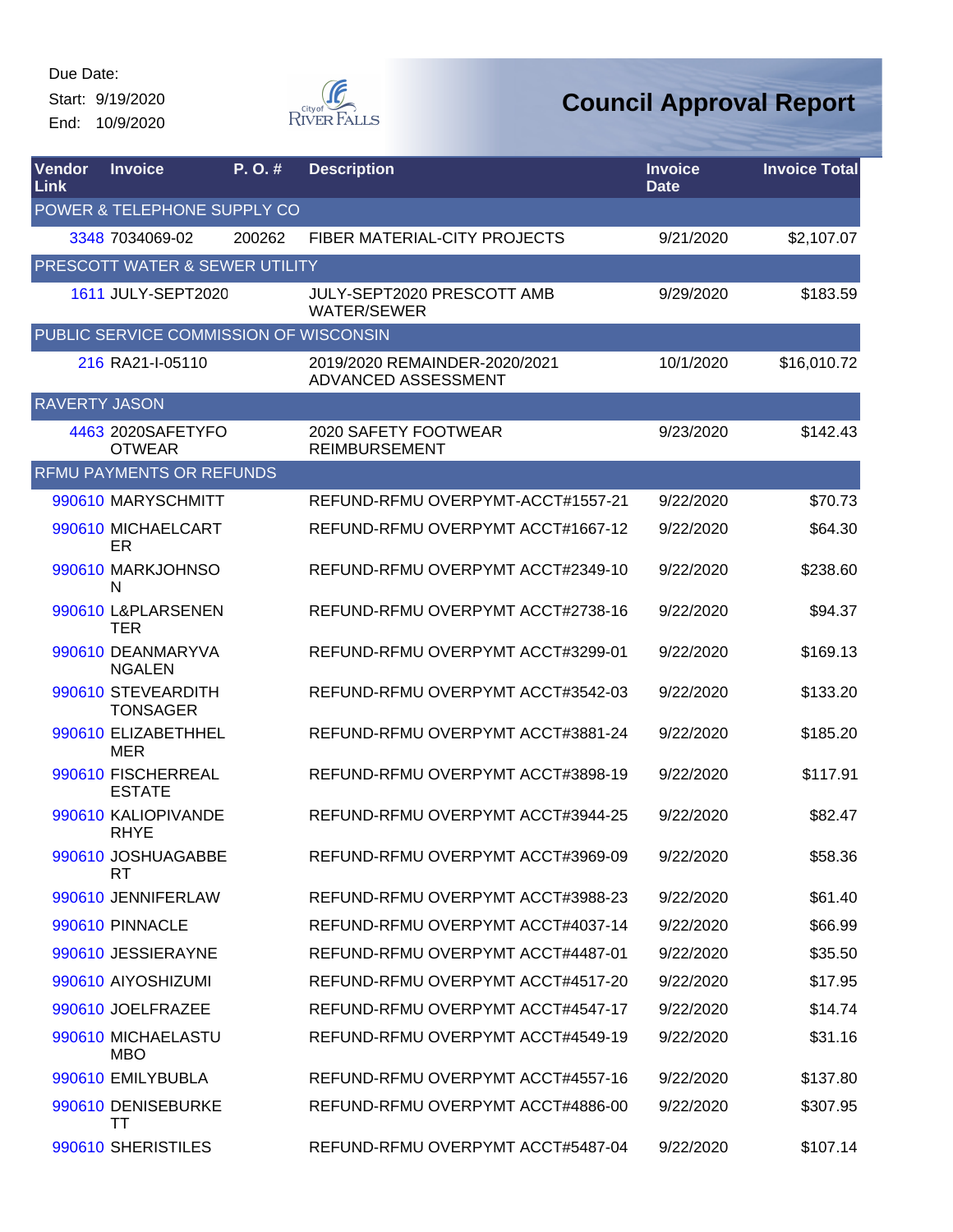Start: 9/19/2020 End: 10/9/2020



| <b>Vendor</b><br><b>Link</b> | <b>Invoice</b>                         | P.O.#  | <b>Description</b>                                   | <b>Invoice</b><br><b>Date</b> | <b>Invoice Total</b> |
|------------------------------|----------------------------------------|--------|------------------------------------------------------|-------------------------------|----------------------|
|                              | 990610 DANADERRICK<br>S                |        | REFUND-RFMU OVERPYMT ACCT#5523-07                    | 9/22/2020                     | \$15.50              |
|                              | 990610 MARKALMAPR<br><b>ENDERGAST</b>  |        | REFUND-RFMU OVERPYMT ACCT#5639-04                    | 9/22/2020                     | \$177.30             |
|                              | 990610 STANLEYPROC<br><b>HNOW</b>      |        | REFUND-RFMU OVERPYMT ACCT#5674-00                    | 9/22/2020                     | \$112.26             |
|                              | 990610 LUKEPETERS                      |        | REFUND-RFMU OVERPYMT ACCT#6309-15                    | 9/22/2020                     | \$55.82              |
|                              | 990610 ASHLEYRYANS                     |        | REFUND-RFMU OVERPYMT ACCT#6615-10                    | 9/22/2020                     | \$72.71              |
|                              | 990610 KATELYNDUNB<br>AR               |        | REFUND-RFMU OVERPYMT ACCT#7004-21                    | 9/22/2020                     | \$138.88             |
|                              | 990610 CHANTELETOR<br><b>REZ</b>       |        | REFUND-RFMU OVERPYMT ACCT#7604-03                    | 9/22/2020                     | \$113.63             |
|                              | 990610 RYANWILKINS<br>ON               |        | REFUND-RFMU OVERPYMT ACCT#7800-02                    | 9/22/2020                     | \$131.33             |
|                              | 990610 GREGSARAHZ<br><b>ALESKY</b>     |        | REFUND-RFMU OVERPYMT ACCT#7944-01                    | 9/22/2020                     | \$369.38             |
|                              | 990610 LARRYNANCY<br><b>DOKKESTUL</b>  |        | REFUND-RFMU OVERPYMT ACCT#8097-02                    | 9/22/2020                     | \$208.58             |
|                              | 990610 MARKSANDYJE<br><b>NKINS</b>     |        | REFUND-RFMU OVERPYMT ACCT#8655-00                    | 9/22/2020                     | \$536.36             |
|                              | 990610 ALICEBALDINI                    |        | REFUND-RFMU OVERPYMT ACCT#8663-01                    | 9/22/2020                     | \$73.69              |
|                              | 990610 JOHNDENNEY                      |        | REFUND-RFMU OVERPYMT ACCT#9763-02                    | 9/22/2020                     | \$290.18             |
|                              | 990610 JASONVICTORI<br><b>APHILLIP</b> |        | REFUND-RFMU OVERPYMT ACCT#9921-01                    | 9/22/2020                     | \$89.53              |
|                              | 990610 VICKISTRATTO<br><b>NREISSUE</b> |        | REISSUE-MAY2020 BUDGET REFUND<br>ACCT#5489-00        | 10/1/2020                     | \$127.61             |
|                              |                                        |        |                                                      | Total:                        | \$4,507.66           |
|                              | RIVER FALLS CHAMBER OF COMMERCE INC    |        |                                                      |                               |                      |
|                              | 225 543A                               |        | OCT2020-FOUR CHAMBER CKS-APPLIANCE<br><b>REBATES</b> | 10/1/2020                     | \$275.00             |
|                              | RIVER FALLS POLICE ASSOCIATION         |        |                                                      |                               |                      |
|                              | 9 62719                                |        | September 2020 Dues                                  | 9/25/2020                     | \$604.80             |
|                              | RIVER FALLS SENIOR CITIZENS            |        |                                                      |                               |                      |
|                              | 438 OCT2020                            |        | <b>OCT2020 SENIOR CENTER</b>                         | 10/1/2020                     | \$500.00             |
|                              | <b>ROSS &amp; ASSOCIATES LTD</b>       |        |                                                      |                               |                      |
|                              | 375 7638-19                            |        | REFUND-RFMU OVERPYMT ACCT#7638-19                    | 9/22/2020                     | \$41.48              |
| RUCHTI, CYNTHIA              |                                        |        |                                                      |                               |                      |
|                              | 4583 OCT2020                           |        | HEMMED IN HOPE-LIBRARY FACEBOOK<br>LIVE PRESENTER    | 10/1/2020                     | \$150.00             |
|                              | RURAL ELECTRIC SUPPLY COOPERATIVE      |        |                                                      |                               |                      |
|                              | 221 787230-01                          | 200172 | WPPI ORDER-FOUR PADMOUNT<br><b>TRANSFORMERS</b>      | 9/11/2020                     | \$6,648.00           |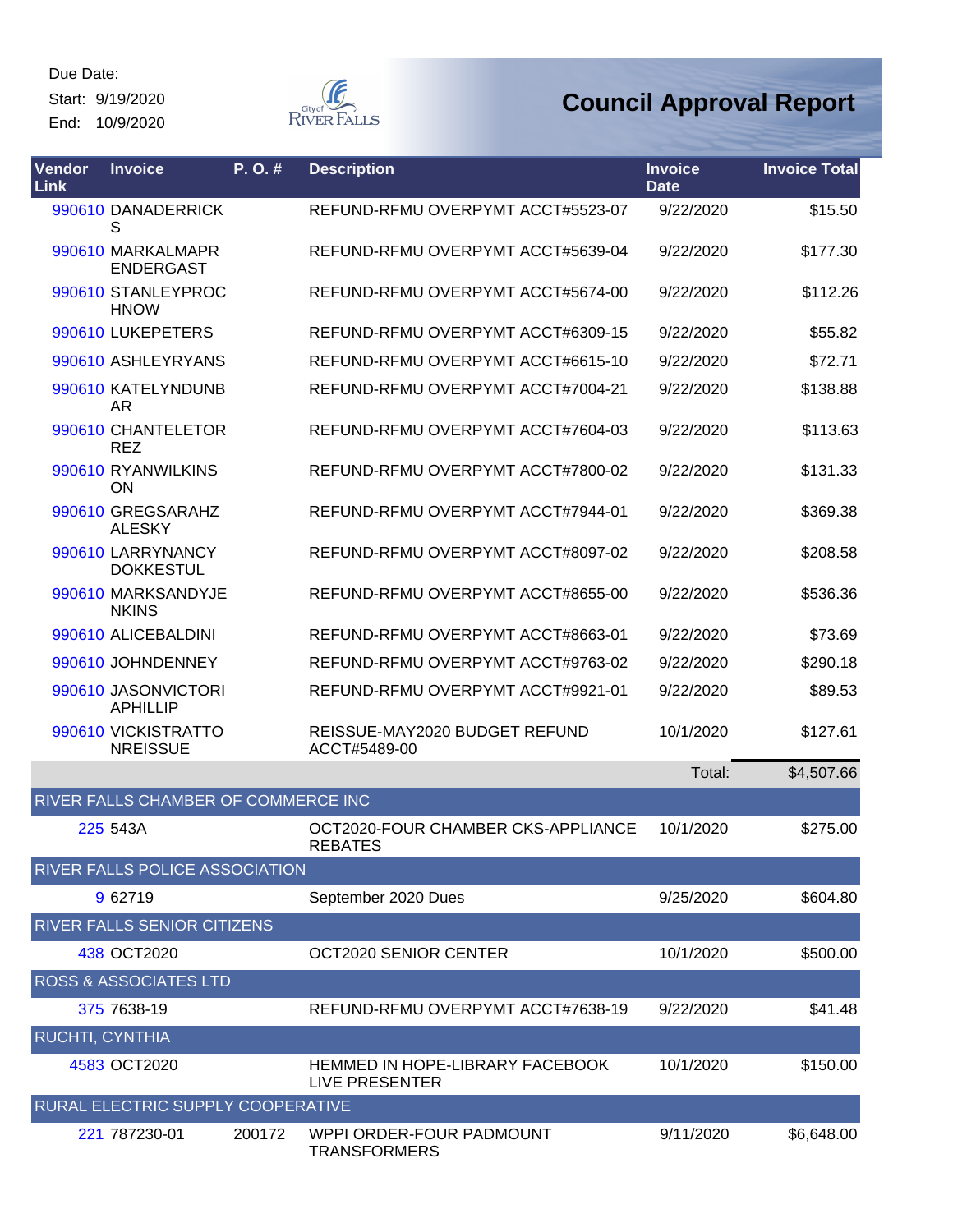Start: 9/19/2020 End: 10/9/2020



| Vendor<br><b>Link</b> | <b>Invoice</b>                           | P. O. # | <b>Description</b>                                     | <b>Invoice</b><br><b>Date</b> | <b>Invoice Total</b> |
|-----------------------|------------------------------------------|---------|--------------------------------------------------------|-------------------------------|----------------------|
|                       | <b>SCHINDLER ELEVATOR CORP</b>           |         |                                                        |                               |                      |
|                       | 444 8105420679                           | 200064  | SEPT-NOV2020 LIBRARY ELEVATOR<br><b>SERVICE</b>        | 9/1/2020                      | \$540.00             |
|                       | SCHNEIDER LAWN CARE SERVICES LLC         |         |                                                        |                               |                      |
|                       | 1144 3376                                |         | SEPT2020 RESIDENT LAWN MAINT-BILLED<br><b>TO OWNER</b> | 9/28/2020                     | \$140.00             |
|                       | SECURITAS ELECTRONIC SECURITY INC        |         |                                                        |                               |                      |
|                       | 4485 7000638159                          |         | OCT-DEC2020 GLEN PARK PAVILION<br><b>MONITORING</b>    | 10/1/2020                     | \$104.85             |
|                       | <b>SHORT ELLIOTT HENDRICKSON INC</b>     |         |                                                        |                               |                      |
|                       | 244 392046                               |         | WEST DIVISION INTERSECTION TRAFFICE<br><b>REVIEW</b>   | 9/8/2020                      | \$1,194.93           |
|                       | SHRED-IT US HOLDCO, INC                  |         |                                                        |                               |                      |
|                       | 2439 8180529727                          | 200119  | SEPT2020 MONTHLY SHREDDING SERVICE                     | 9/22/2020                     | \$428.70             |
|                       | <b>ST CROIX VALLEY NATURAL GAS CO</b>    |         |                                                        |                               |                      |
|                       | 255 AUGUST2020                           |         | AUG2020 NATURAL GAS BILL                               | 8/31/2020                     | \$1,297.31           |
|                       | 255 RF2082S-CU                           |         | <b>MAIN &amp; SUMMIT - CONCRETE REPAIRS</b>            | 9/15/2020                     | \$400.00             |
|                       |                                          |         |                                                        | Total:                        | \$1,697.31           |
|                       | <b>STAFFORD ROSENBAUM LLP</b>            |         |                                                        |                               |                      |
|                       | 2522 1242640                             |         | AUG2020-TOWN OF KINNICKINNIC                           | 9/17/2020                     | \$165.00             |
|                       | 2522 1242641                             |         | AUG2020-EXTRATERRITORIAL<br><b>SUBDIVISION ORD</b>     | 9/17/2020                     | \$550.00             |
|                       |                                          |         |                                                        | Total:                        | \$715.00             |
|                       | STATE OF WI DEPT OF EMPLOYEE TRUST FUNDS |         |                                                        |                               |                      |
|                       | 11 62720                                 |         | September 2020 WRS                                     | 9/25/2020                     | \$94,443.68          |
|                       | STATE OF WI, DEPT OF CHILDREN & FAMILIES |         |                                                        |                               |                      |
|                       | 328 62721                                |         | PPE 09/20/20 Remit id#7747159                          | 9/25/2020                     | \$340.31             |
|                       | 328 63201                                |         | PPE 10/04/20 Remit # 7747159                           | 10/9/2020                     | \$340.31             |
|                       |                                          |         |                                                        | Total:                        | \$680.62             |
|                       | <b>STATE TREASURER</b>                   |         |                                                        |                               |                      |
|                       | 260 OCT2020                              |         | OCT2020 WATER/SEWER/ELECTRIC BONDS                     | 10/1/2020                     | \$109,500.00         |
|                       | <b>STRUCK &amp; IRWIN PAVING INC</b>     |         |                                                        |                               |                      |
|                       | 4576 6695                                | 200288  | 2020 Microsurface Program                              | 9/1/2020                      | \$157,339.32         |
|                       | STUART C IRBY TOOL AND SAFETY            |         |                                                        |                               |                      |
|                       | 156 S012078835.00 200280                 |         | 18 HIGH VOLTAGE BUS TAPE 2X15 LONG                     | 9/24/2020                     | \$693.20             |
| <b>T KROLL'S INC</b>  |                                          |         |                                                        |                               |                      |
|                       | 4584 1750                                |         | 18 CUBIC YARDS PULVERIZED BLACK DIRT                   | 9/1/2020                      | \$396.00             |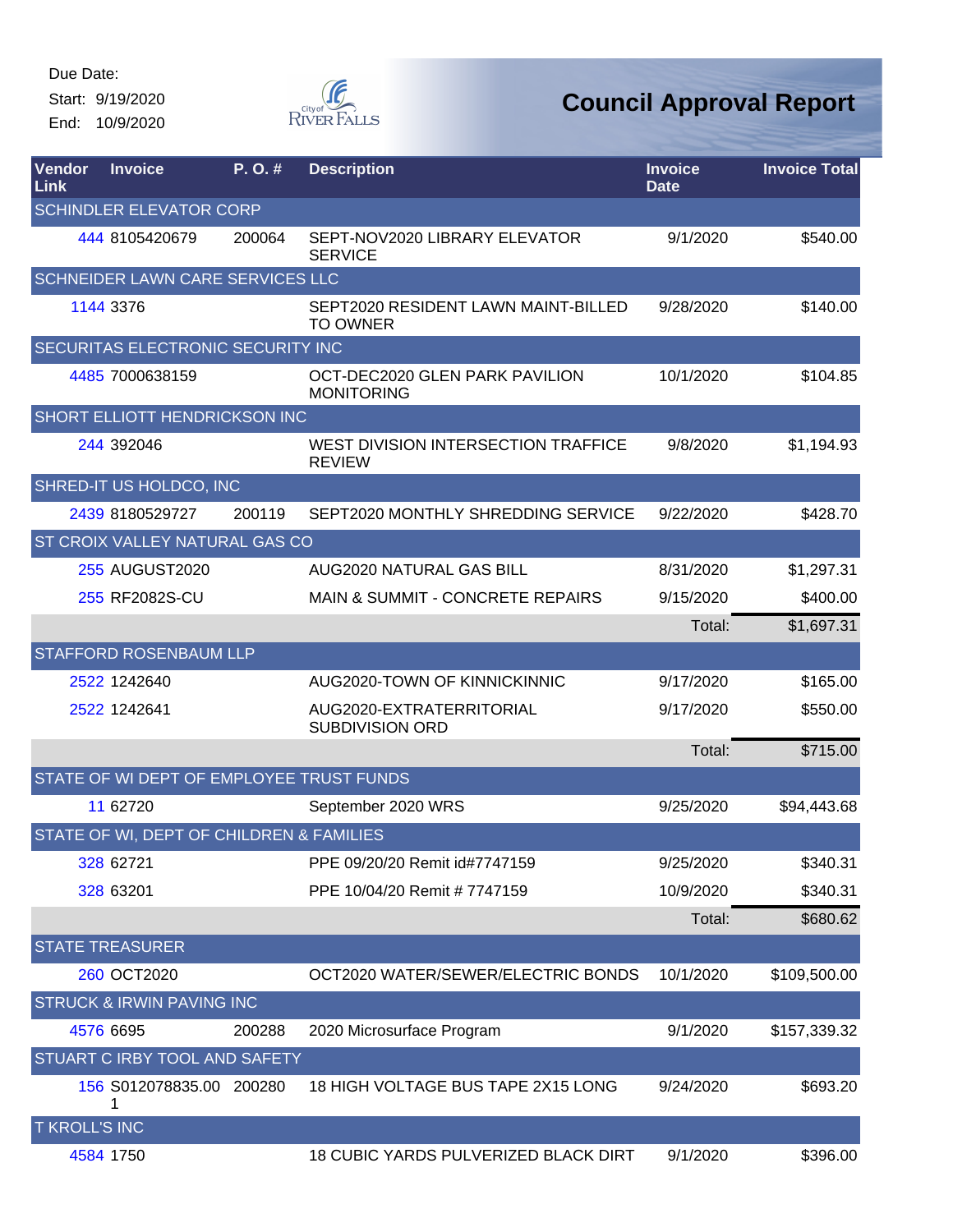End: 10/9/2020



| Vendor<br>Link   | <b>Invoice</b>                             | P.O.#  | <b>Description</b>                                  | <b>Invoice</b><br><b>Date</b> | <b>Invoice Total</b> |
|------------------|--------------------------------------------|--------|-----------------------------------------------------|-------------------------------|----------------------|
|                  | TOLTZ, KING, DUVALL, ANDERSON & ASSOCIATES |        |                                                     |                               |                      |
|                  | 2172 002020001619                          | 180433 | APRIL2020-NORTH INTERCEPTOR SEWER<br><b>DESIGN</b>  | 9/1/2020                      | \$274.97             |
|                  | 2172 002020001621                          | 190089 | APRIL2020-ST CROIX ST OUTFALL DESIGN                | 9/1/2020                      | \$554.56             |
|                  | 2172 002020003425                          | 180433 | AUG2020 NORTH INTERCEPTOR SEWER<br><b>DESIGN</b>    | 9/9/2020                      | \$92.01              |
|                  |                                            |        |                                                     | Total:                        | \$921.54             |
|                  | TRACY, JODI L                              |        |                                                     |                               |                      |
|                  | 3902 SEPT2020-1                            |        | SEPT/OCT2020 ELECTION WORK-29.75 HRS                | 9/30/2020                     | \$386.75             |
| <b>TRAVELERS</b> |                                            |        |                                                     |                               |                      |
|                  | 3027 20/21UMB/AUT 200270<br>O              |        | 2020-21 UMBRELLA/AUTOMOBILE MINIMUM<br><b>DUE</b>   | 10/1/2020                     | \$12,109.75          |
|                  | TWIN CITY STRIPING INC                     |        |                                                     |                               |                      |
|                  | 2238 20100                                 | 200285 | 2020 LONG LINE PAINTING                             | 9/16/2020                     | \$6,516.14           |
|                  | 2238 200100-RE                             | 200285 | 2020 LONG LINE PAINTING                             | 9/16/2020                     | \$6,516.14           |
|                  |                                            |        |                                                     | Total:                        | \$13,032.28          |
|                  |                                            |        | UNEMPLOYMENT INSURANCE-DEPT OF WORKFORCE DEV        |                               |                      |
|                  | 277 000010283321                           |        | JULY/AUG2020-UNEMPLOYMENT BENEFIT<br><b>CHARGES</b> | 8/31/2020                     | \$5,434.29           |
|                  | <b>US BANK NATIONAL ASSOC</b>              |        |                                                     |                               |                      |
|                  | 284 1644777-2018A<br>GP                    |        | 2018A GLEN PARK INTEREST PMT                        | 8/27/2020                     | \$46,973.75          |
|                  | 284 1644777-2018B<br><b>ELECT</b>          |        | 2018B ELECT REV BOND INT PYMT                       | 8/27/2020                     | \$36,125.00          |
|                  | 284 SEPT2020                               |        | SEPT2020 PURCHASE CARD<br><b>TRANSACTIONS</b>       | 10/1/2020                     | \$77,264.53          |
|                  |                                            |        |                                                     | Total:                        | \$160,363.28         |
|                  | <b>VALLEY VIEW TREE PLANTING LLC</b>       |        |                                                     |                               |                      |
|                  | 3068 SOUTHPOINTE 200287                    |        | <b>Tree Planting-SouthPointe</b>                    | 9/2/2020                      | \$15,600.00          |
|                  | 3068 STERLINGPON 200286<br>DS              |        | <b>Tree Planting-Sterling Ponds</b>                 | 9/2/2020                      | \$24,400.00          |
|                  |                                            |        |                                                     | Total:                        | \$40,000.00          |
|                  | VALUE LINE PUBLISHING LLC                  |        |                                                     |                               |                      |
|                  | 4582 DN20-207089                           |        | VALUE LINE LIBRARY BASIC-TWO USERS                  | 9/1/2020                      | \$1,795.00           |
|                  | <b>VISU-SEWER INC</b>                      |        |                                                     |                               |                      |
|                  | 485 31912                                  |        | DRIVING MATS TO PROTECT GRASS                       | 9/30/2020                     | \$488.10             |
|                  | WAPASHA CONSTRUCTION CO INC                |        |                                                     |                               |                      |
|                  | 4401 AUG2020                               | 200120 | AUG2020 WWTP AERATION PROJECT                       | 9/30/2020                     | \$140,614.25         |
|                  | WELD RILEY, S.C.                           |        |                                                     |                               |                      |